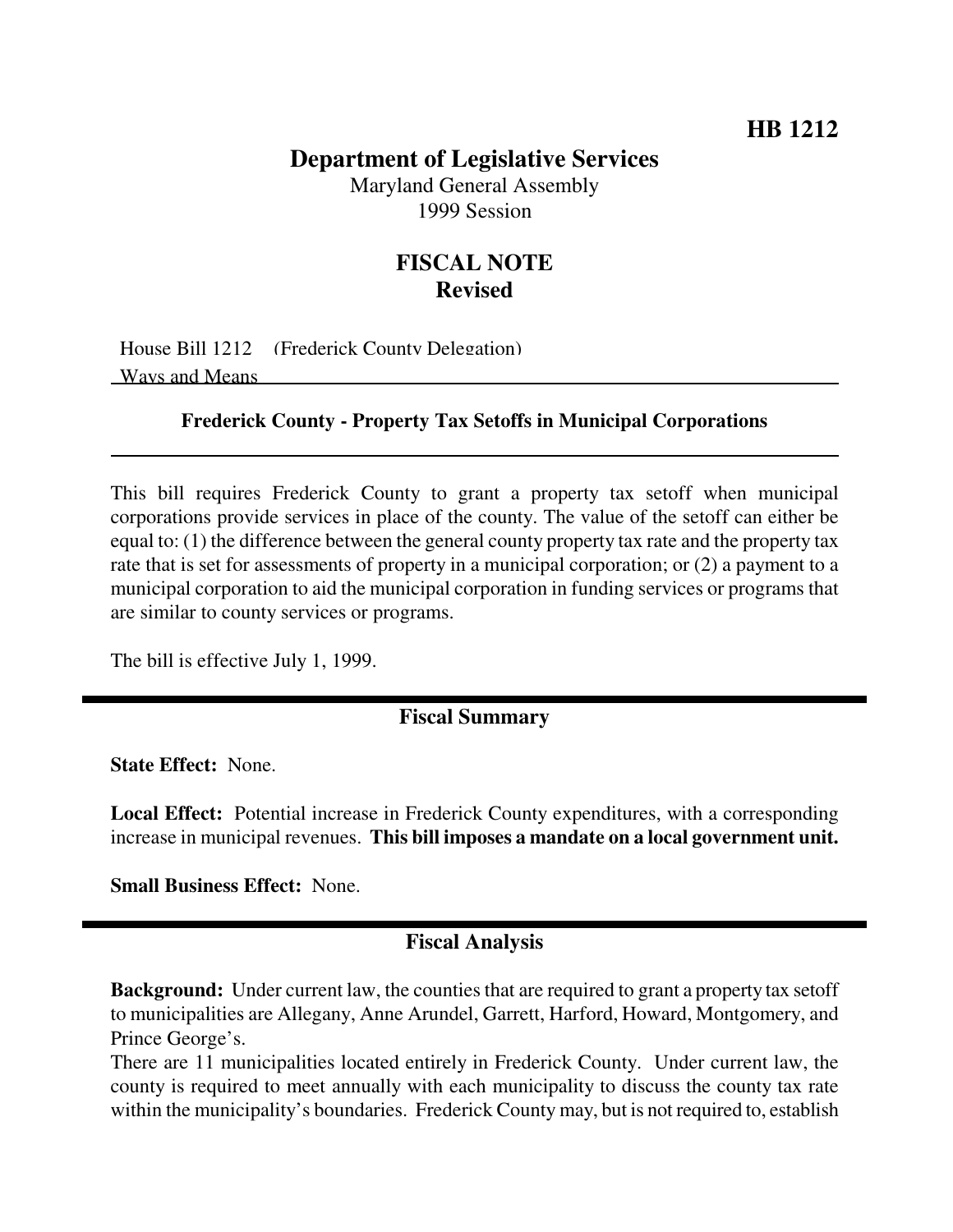**Local Effect:** Frederick County advises that it is currently granting a property tax setoff to municipal corporations that provide services and programsin place of the county bymeans of direct payments. Therefore, requiring Frederick County to grant a tax setoff to the municipal corporations would have minimal or no effect on the county's expenditures. **Exhibit 1** presents the payments to Frederick County's municipalities in the county's fiscal 1999 budget, the proposed payments in the county's fiscal 2000 budget, and the change in payments between the two fiscal years. To the extent that Frederick County elects not to grant tax setoffs to municipalities in future years absent this bill, Frederick County expenditures would increase due to the bill's provisions.

| <b>Tax Equity Program</b>                       |                |                |                |          |  |
|-------------------------------------------------|----------------|----------------|----------------|----------|--|
| <b>Municipality</b>                             | <b>FY 2000</b> | <b>FY 1999</b> | <b>Change</b>  | % Change |  |
| Brunswick                                       | \$134,015      | \$134,015      | \$0            | $0.00\%$ |  |
| <b>Burkittsville</b>                            | 728            | 728            | $\theta$       | $0.00\%$ |  |
| Emmitsburg                                      | 51,614         | 51,614         | $\overline{0}$ | $0.00\%$ |  |
| Frederick City                                  | 1,195,766      | 1,195,766      | $\overline{0}$ | 0.00%    |  |
| Middletown                                      | 56,957         | 55,884         | 1,073          | 1.92%    |  |
| Mt. Airy                                        | 66,899         | 66,899         | $\overline{0}$ | 0.00%    |  |
| Myersville                                      | 3,640          | 3,451          | 189            | 5.48%    |  |
| New Market                                      | 1,252          | 1,252          | $\overline{0}$ | $0.00\%$ |  |
| Thurmont                                        | 118,407        | 118,407        | $\overline{0}$ | $0.00\%$ |  |
| Walkersville                                    | 116,840        | 116,038        | 801            | 0.69%    |  |
| Woodsboro                                       | 3,361          | 3,278          | 83             | 2.54%    |  |
| Total<br>Numbers may not total due to rounding. | \$1,749,479    | \$1,747,331    | \$2,148        | 0.12%    |  |

# **Exhibit 1 Frederick County, Maryland Tax Equity Program**